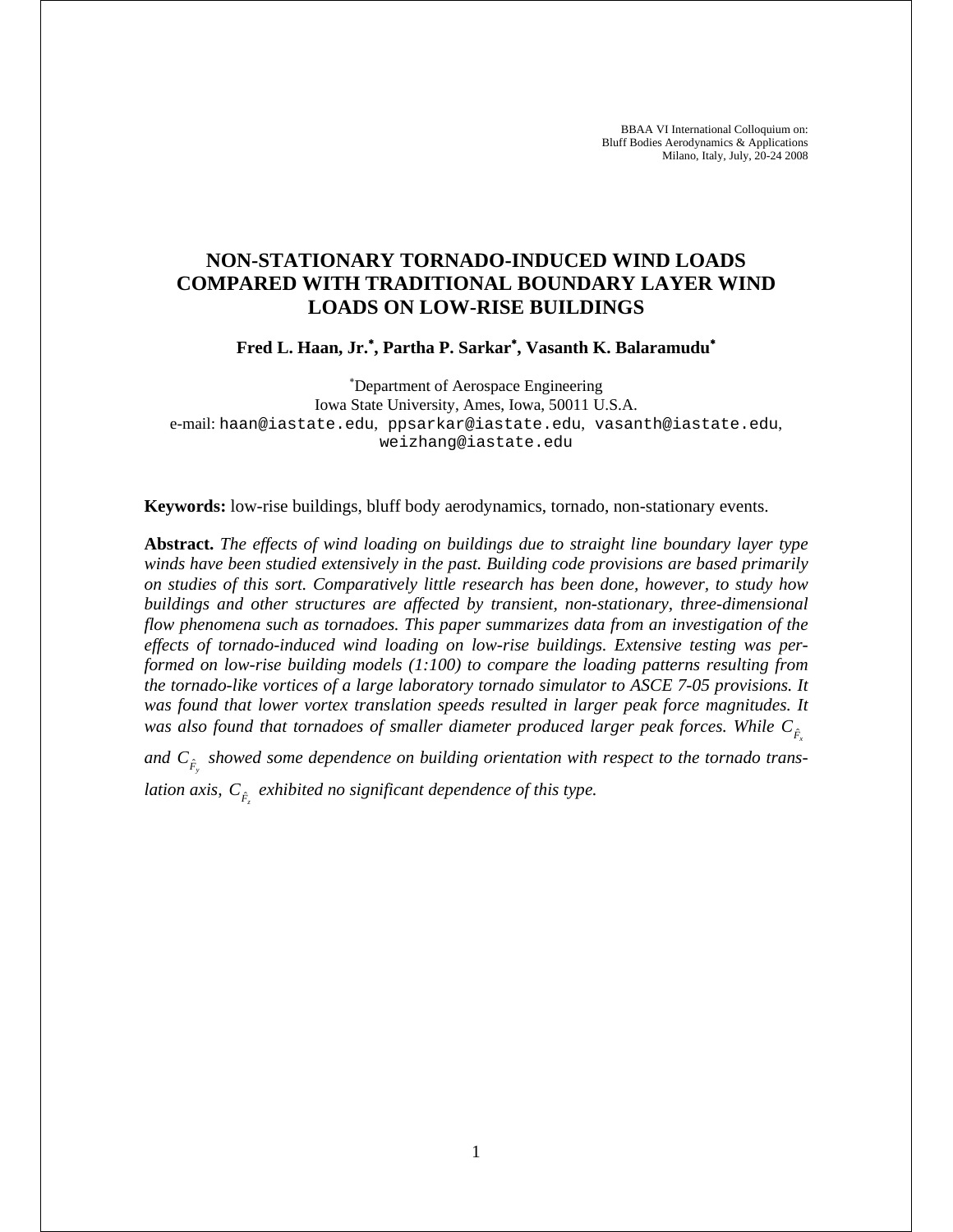# **1 INTRODUCTION**

This paper summarizes the results of the use of a laboratory tornado simulator to quantify tornado-induced wind loading on low-rise building models. With a single building model, a range of tornado sizes was tested. With a single tornado, a range of building geometries was tested. This paper describes the experimental approach, the general character of the tornadoinduced loading and the results of the extensive building model tests.

# **2 EXPERIMENTAL APPROACH**

The tornado simulator at Iowa State University was used for these experiments (see Fig. (1)). The tornado simulator consists of a circular duct 5.49 m in diameter and 3.35 m high is suspended from a 4500 kg overhead crane so that it can translate along a 10.4m long ground plane. A 1.83m diameter fan is mounted in the center of this duct to act as an updraft. The maximum translation speed of the crane is 0.61 m/s. More details on the design and validation of this system can be found in Ref. [1]. By adjusting the amount of inflow rotation, a range of vortex diameters and vortex flow patterns were generated (with swirl ratios ranging from 0.08 to 1.14). Using an 18-hole pressure probe, the tornado flow fields were measured and found to agree well with Doppler radar data from the Spencer, South Dakota tornado of 1998 and the Mulhall, Oklahoma tornado of 1999 (from Ref. [2]).

A single-story, gable roof building model (nominally 1:100 scale with a 91mm by 91mm plan, an eave height of 36mm, gable roof angle of 35° and maximum height of 66 mm) was subjected to the facility's full range of tornado sizes, types and translation speeds. Additional tests were performed on similarly-scaled buildings to observe effects of building height and roof geometry. The roofs that were tested included: a flat roof, a hip roof with 15° degree angle and gable roofs with 15°, 25° and 35° angles. Pressure and force measurements were conducted using a Scanivalve electronic pressure scanner and a 6-component load cell, respectively. The force measurements were conducted only on a select few cases as a check on accuracy. The results presented in this paper were all derived from pressure measurements.



Figure 1: Photo of the tornado simulator at Iowa State University.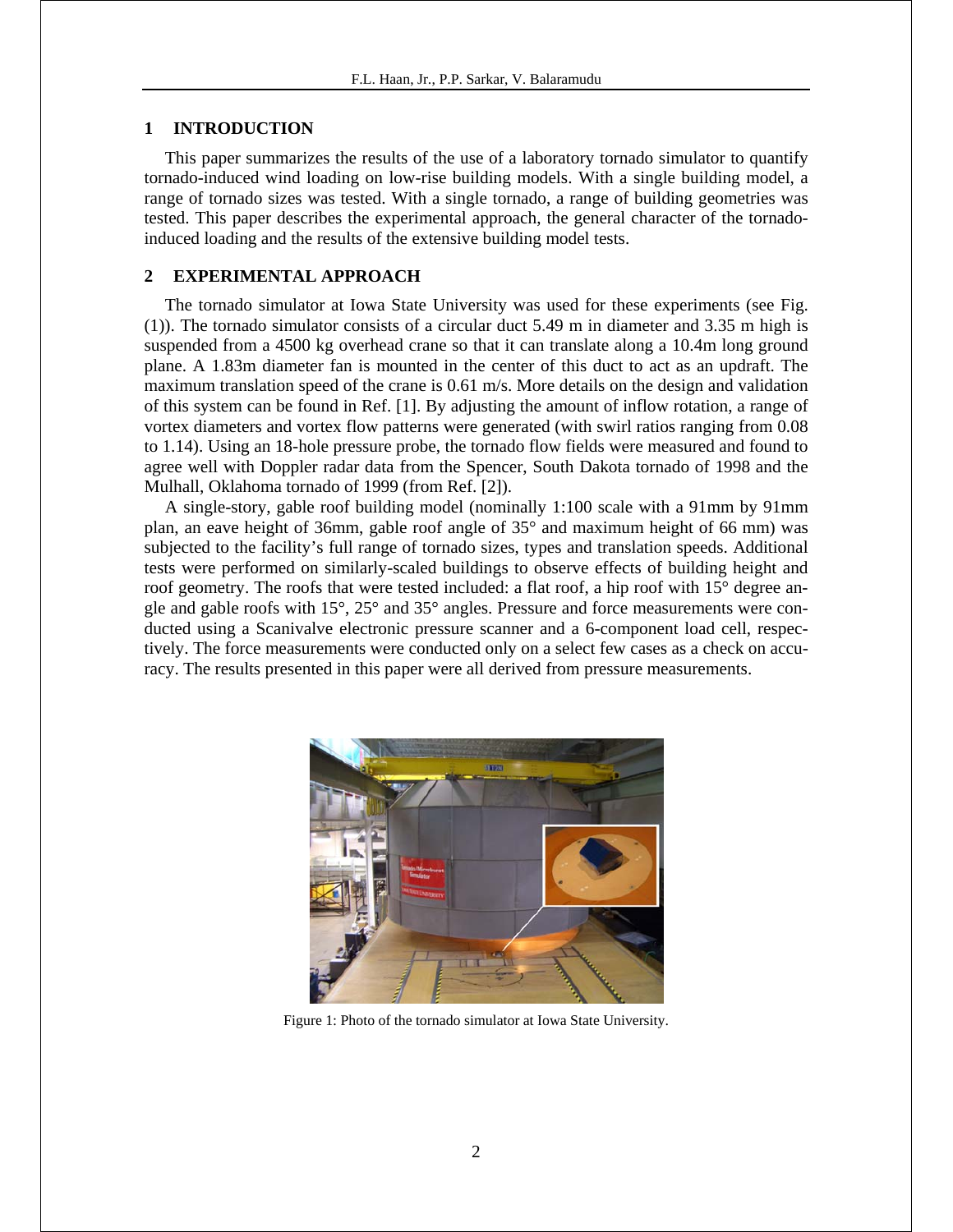### **3 GENERAL CHARACTER OF THE TORNADO-INDUCED WIND LOADING**

Overall forces on the models were quantified by integrating the external pressure distributions. Internal pressures were not modeled. Aerodynamic forces were normalized according to Eq. (1) with the average, maximum tangential velocity from the vortex core,  $V_{\theta_{\text{max}}}$ , and with areas, *S*, shown in Fig. (1).



Figure 1: Illustration showing the building orientation with respect to the vortex translation direction (*x*-axis).

Fig. (2) shows a figure representative of the forces on the building models as the tornado vortex passes. The variable *x* represents the position of the vortex with respect to the center of the building. The tornado moves in the positive *x* direction.  $C_{\hat{F}_x}$  shows the tornado drawing the building toward itself as it approaches from the negative *x*-direction and as it leaves in the positive *x*-direction.  $C_{\hat{F}_y}$  exhibits a positive value as the front part of the tornado hits the building first and pushes it in the positive *y* direction. As the trailing portion of the tornado encounters the building, the wind blows from the opposite direction and produces negative values for  $C_{\hat{F}_y}$ .  $C_{\hat{F}_z}$  exhibits only upward forces. This is consistent with the concept that the primary cause of  $C_{\hat{F}_z}$  in this case is the negative pressure region that develops within a large vortex.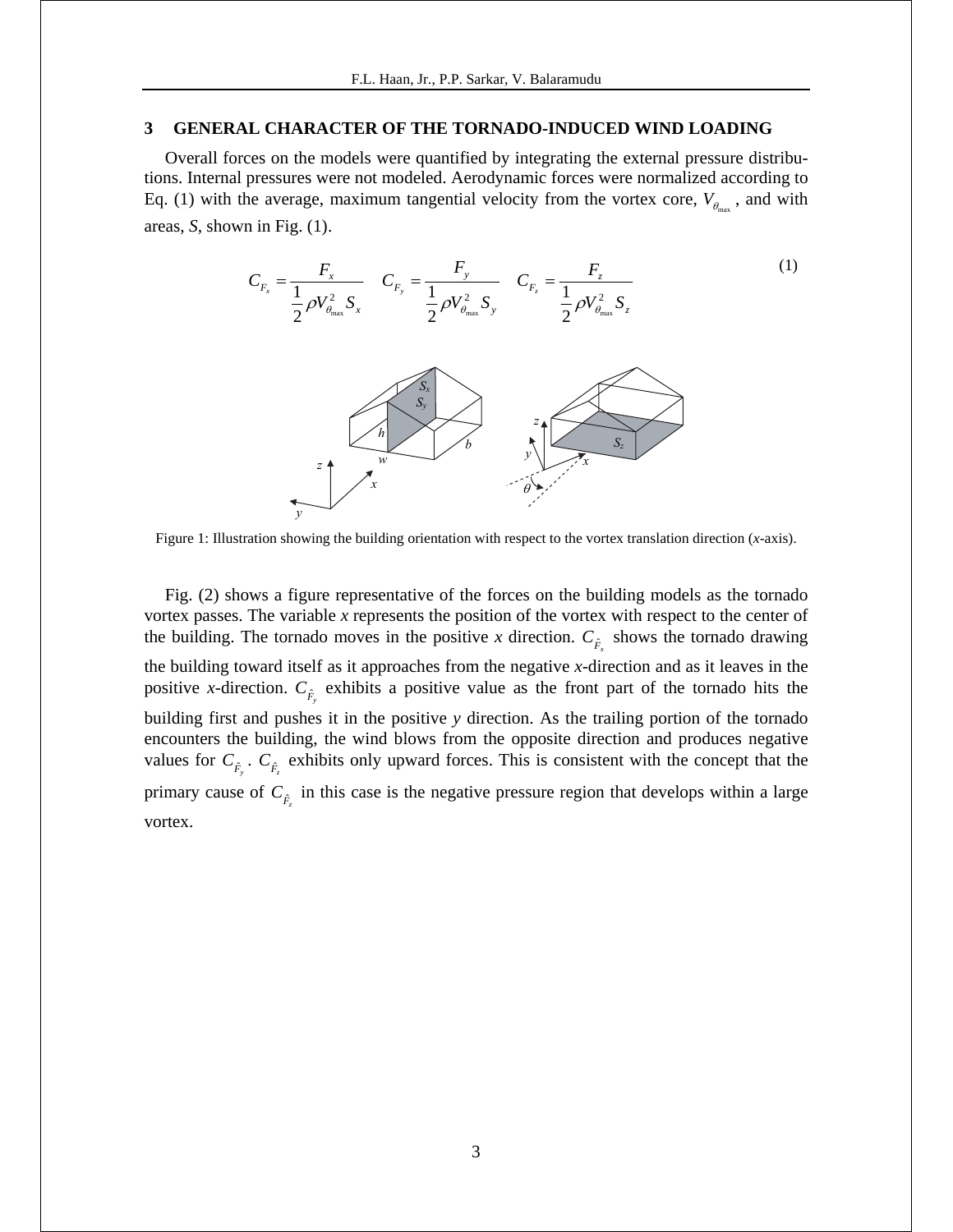

Figure 2: Typical plots of force coefficients on a building model with respect to tornado position (*x*) referenced to the center of the building model.

### **4 PARAMETER STUDY**

#### **4.1 Single Building Model in a Range of Tornado Sizes**

A study was conducted using a range of tornado vortices on a single building 35° gable roof building model. The model was exposed to tornadoes of five different radii referred to as cases "Vane 1" to "Vane 5" (corresponding to vortex radii of 0.23m through 0.53m). The building orientation angle,  $\theta$  (see Fig. (1)) was varied between 0° and 90°. In addition, for each tornado and building angle, the vortex translation speed was varied between 0.15m/s and 0.61m/s. This test matrix consisted of 140 cases. Each case was repeated 10 times to reduce precision uncertainty.

To summarize the results of this study, peak force coefficients were calculated by identifying the peak positive and negative values of each test (for example, see Fig. (2)). For each case, the peak values for 10 runs were averaged to estimate a peak force coefficient. Figs. (3), (4) and (5) show the peak force coefficients,  $C_{\hat{F}_x}$  (the hat in the subscript denotes a peak quantity) for the *x*, *y* and *z* directions, respectively. The peak values for all 140 test cases are shown.

In each of these plots, there are two sets of data. The open symbols represent the peak force coefficients measured in the lab and normalized by the maximum average tangential velocity in the tornado simulator. These "model" coefficients could be referred to as  $C_{\hat{F}_m}$  and are normalized by  $V_{\theta_{\text{max}}}$  (see the left side of Eqn. (2)). To make a reasonably consistent comparison with ASCE 7-05 wind load provisions, however, it was necessary to normalize the peak force values with peak velocity values and generate "full scale" coefficients,  $C_{\hat{F}_{f}}$ , which

are normalized by a peak velocities,  $\hat{V}_{\theta_{\text{max}}}$  (as shown in the right side of Eqn. (2)). For this study, these peak velocities were estimated using mean velocities, time scales and gust factor curves. In the future, the peak velocities will be determined directly from turbulence measurements in the simulator.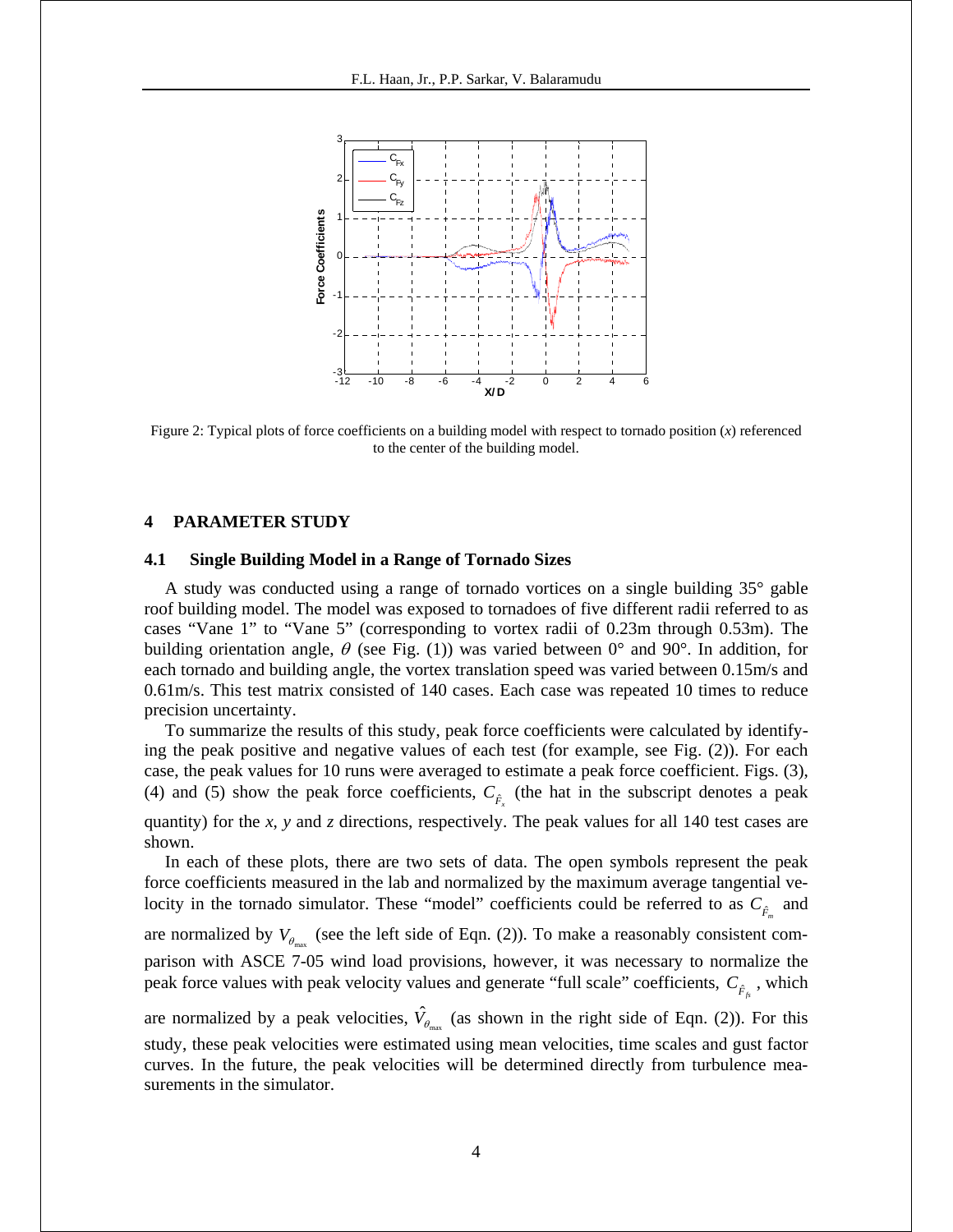$$
C_{\hat{F}_m} = \frac{\hat{F}_m}{\frac{1}{2}\rho V_{\theta_{\text{max}}}^2 S_m} \Rightarrow C_{\hat{F}_{fs}} = \frac{\hat{F}_{fs}}{\frac{1}{2}\rho \hat{V}_{\theta_{\text{max}}}^2 S_{fs}}
$$
(2)

ASCE 7-05 values were also computed for this building model using Method 2 for the Main Wind Force Resisting System (MWFRS) and assuming a geometric scale of 1:100. The wind directionality factor,  $K_d$ , was assumed to 1.0.

Certain trends are evident in the data. First, the peak values decrease as translation speed increases. It is possible that some of this translation speed dependence results from a tilting of the vortex as it translates. Flow visualization shows evidence for some tilting.

For  $C_{\hat{F}_x}$ , building orientations of 0° and 90° showed the largest peak force values while in-

termediate building orientations of 45°, 60° and 75° generally showed larger peak magnitudes for  $C_{\hat{F}_y}$ .  $C_{\hat{F}_z}$  did not show any significant trend with respect to building orientation.

In addition to the above, tornadoes of smaller diameter were found to produce larger peak load coefficients. These smaller diameter vortices have a smaller swirl ratio and thus are somewhat tighter and more organized.

The experimental values for peak load coefficients for  $C_{\hat{F}_x}$  and  $C_{\hat{F}_y}$  were rather similar to ASCE 7-05 coefficients. In some cases, however, the tornado-induced coefficients were larger than code values. In the case of  $C_{\hat{F}_z}$ , the experimental values were consistently larger than the code's provisions. These comparisons represent only a first step in comparing tornadoinduced loading with straight-line wind loading. The code values were, of course, derived from straight-line wind data, so direct comparisons are not possible. These comparisons should be considered to be a step on the road to a more formal representation of tornadoinduced wind loading.



Figure 3: Maximum and minimum  $C_{\hat{F}_x}$  for a 35° gable roof building. The four values within each column represent the four translation speeds. Open symbols represent model-scale coefficients; filled symbols represent full-scale coefficients.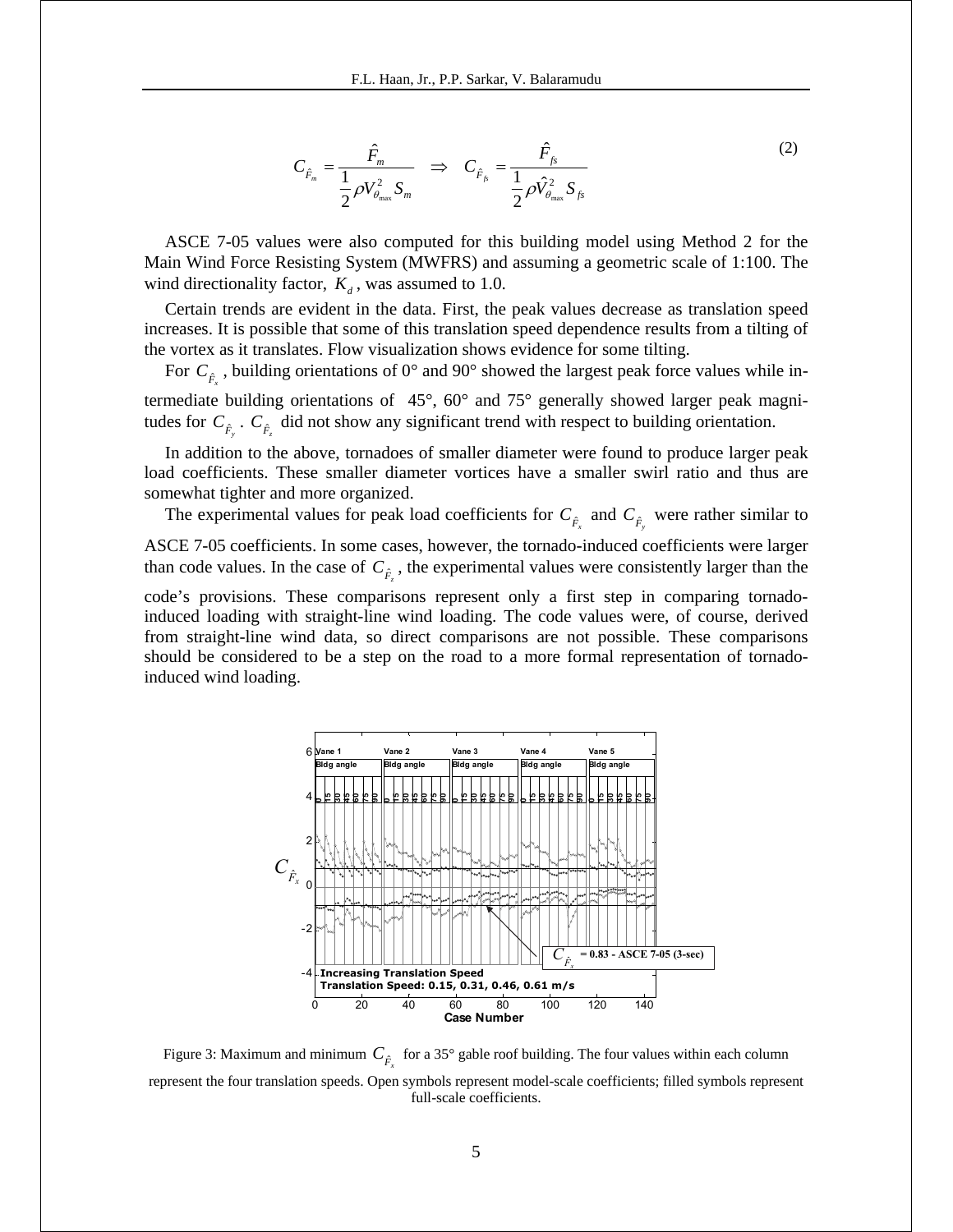

Figure 4: Maximum and minimum  $C_{\hat{F}_y}$  for a 35° gable roof building. The four values within each column represent the four translation speeds. Open symbols represent model-scale coefficients; filled symbols represent full-scale coefficients.



Figure 5: Maximum and minimum  $C_{\hat{F}_z}$  for a 35° gable roof building. The four values within each column represent the four translation speeds. Open symbols represent model-scale coefficients; filled symbols represent full-scale coefficients.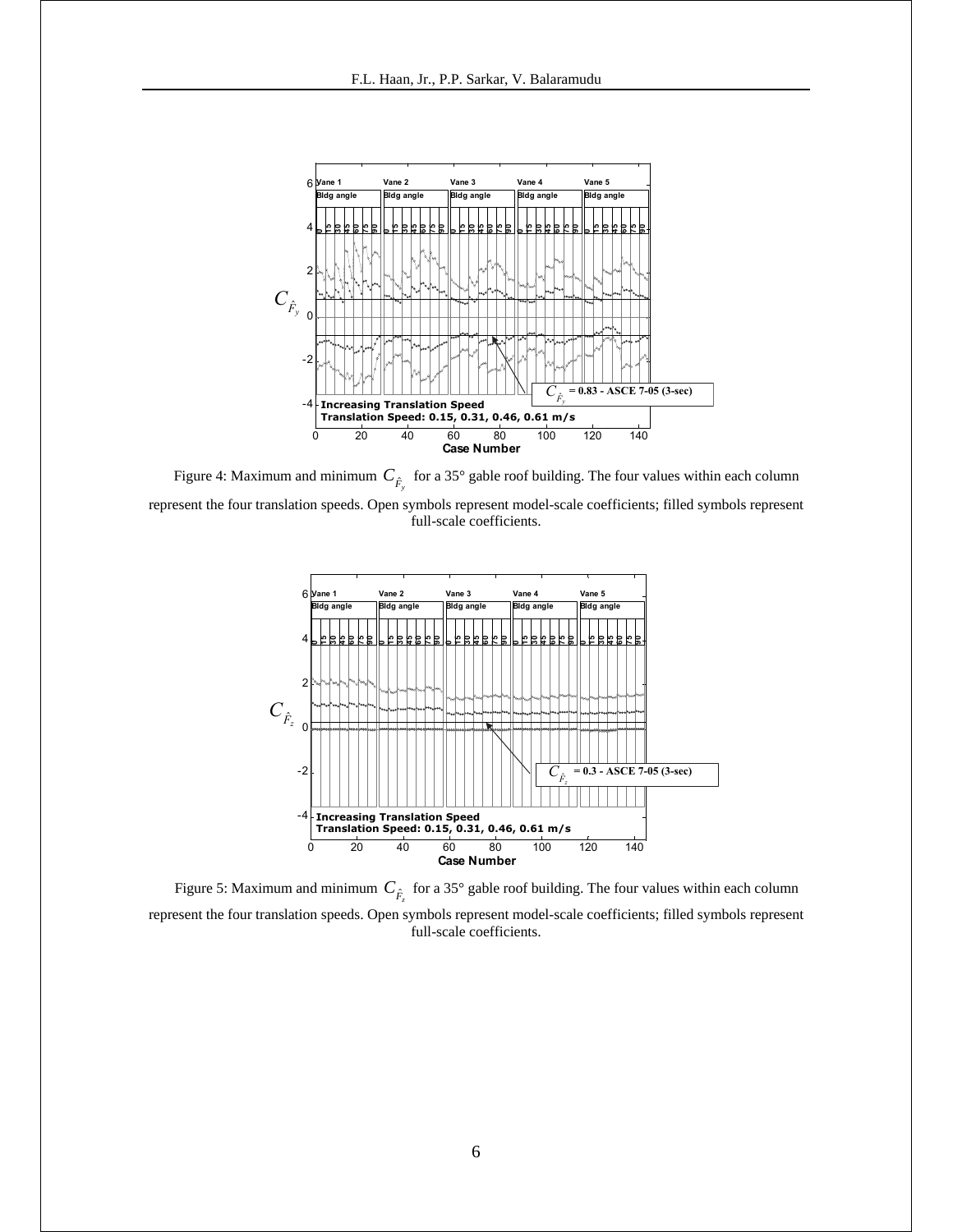### **4.2 Single Tornado with a Range of Building Geometries**

A second set of tests was carried out with several building models being subjected to a single tornado. In this case, the tornado was the "Vane 1" case—the smallest diameter vortex we have and one that generated the largest loading reported in Section 4.1. Figs. (6), (7) and (8) show  $C_{\hat{F}_x}$ ,  $C_{\hat{F}_y}$  and  $C_{\hat{F}_z}$  for a range of roof types at three building orientation angles at three different vortex translation speeds.  $C_{\hat{F}_x}$  values did not show a strong dependence on roof geometry, but  $C_{\hat{F}_y}$  did show some tendency for lower peak loads for the hip roof and 15° gable roof. In addition,  $C_{\hat{F}_x}$  values did not vary greatly between 1-story and 2-story models, but  $C_{\hat{F}_y}$  did increase for 2-story tests compared with 1-story tests. In all cases,  $C_{\hat{F}_z}$  did not show significant dependence on either roof geometry or building orientation angle.



Figure 6: Maximum and minimum  $C_{\hat{F}_x}$  for several different roof geometries and two different building heights. The three values within each column represent the three translation speeds.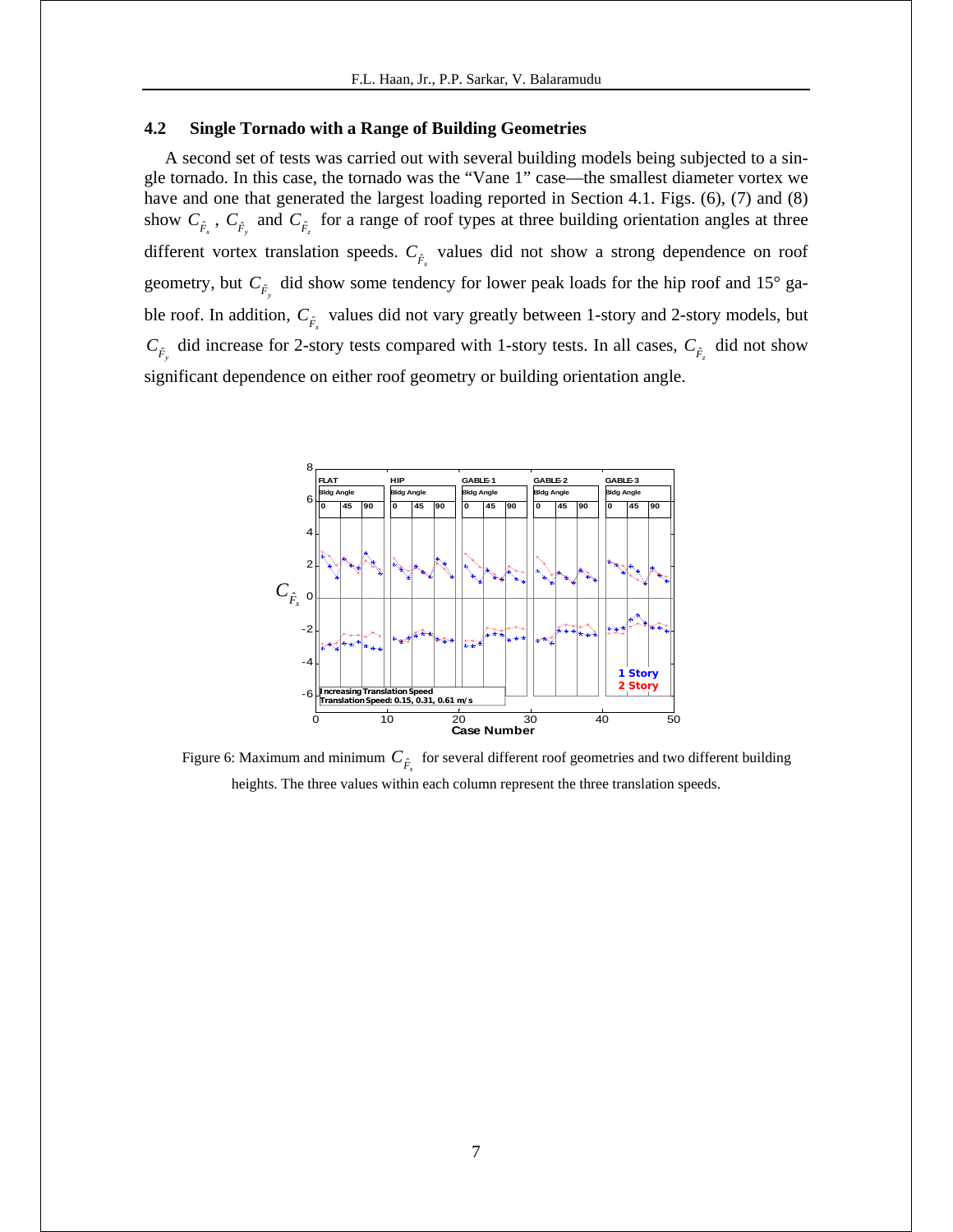

Figure 7: Maximum and minimum  $C_{\hat{F}_y}$  for several different roof geometries and two different building heights. The three values within each column represent the three translation speeds.



Figure 8: Maximum and minimum  $C_{\hat{F}_z}$  for several different roof geometries and two different building heights. The three values within each column represent the three translation speeds.

### **5 CONCLUSIONS**

This investigation of tornado-induced wind loading produced the following observations:

- Lower vortex translation speeds produced higher peak force magnitudes.
- For  $C_{\hat{F}_x}$ , building orientations of 0° and 90° showed the largest peak force values.
- For  $C_{\hat{F}_y}$ , building orientations of 45°, 60° and 75° generally showed larger peak magnitudes than the other orientations.
- $C_{\hat{F}_z}$  did not show any significant trend with respect to building orientation.